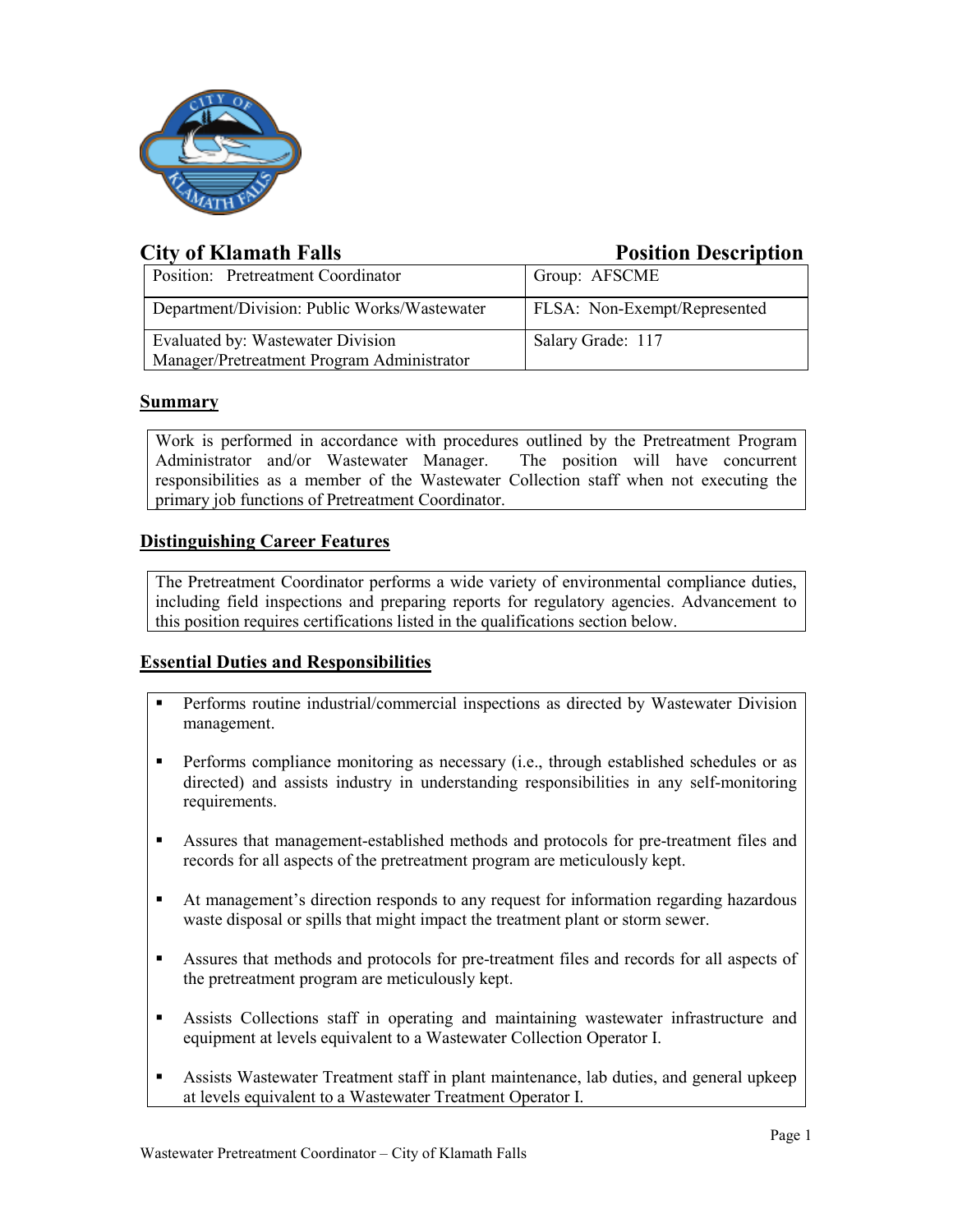- Logs routine and unusual operations duties.
- Is familiar with City Code, resolutions, policies and follows required City safety practices.
- Assists with duty pager/cell phone coverage for after-hours/weekends.
- Performs other duties as assigned that support the overall objective of the position.

### **Qualifications**

#### **Knowledge and Skills**

The position requires in-depth technical knowledge of the processes, techniques, and all applicable safety practices, tools, and materials used in wastewater treatment equivalent to that required for Wastewater Treatment Operator I certification. Requires in-depth knowledge of process control equipment and process troubleshooting techniques. Requires in-depth knowledge of the processes and chemicals used in testing and treating effluent. Requires a working knowledge of the operating characteristics of pumps and pumping equipment, wastewater laboratory equipment, sampling and testing procedures, and computer-aided lab and operations support hardware and software. Requires a working knowledge of chemistry, the properties of water, and the use of re-agents to change constituency of effluent. Requires a working knowledge of water flow and water quality principles, practices, and regulations. Requires knowledge of and skill at using computer applications for administrative and technical purposes. Requires sufficient skill in speaking and writing in the English language and skill in preparing detailed technical documentation of activity. Requires sufficient math skill to perform complex math computations. Requires sufficient human relations skill to convey technical concepts to others including internal and external customers.

# **Abilities**

Requires the ability to carry out the essential functions of the position. Requires the ability to independently maintain all operational processes and procedures connected with wastewater treatment. Requires the ability to analyze and interpret specific chemical and biological readings. Requires the ability to use computer-aided hardware and software, laboratory equipment, and use of tools, power equipment, and specialized process related equipment.

# **Physical Abilities**

Requires the ability to stand, walk, and manipulate (lift, carry, move) light to medium weights of up to 50 pounds on an intermittent basis, pushing, pulling, guiding over 50 pounds on an infrequent basis. Requires the ability to stoop, kneel, and crouch to place and move work objects. Requires the ability to perform full arm extension and movement out and overhead. Requires sufficient hand-eye coordination, hand and finger dexterity including ability to grasp, and visual acuity to operate equipment and read technical and safety information. Requires the ability to work on varying work shifts and in disagreeable work conditions that have septic and chemical exposure risks.

#### **Education and Experience**

The position requires the equivalent to an associates degree in chemistry, biology, or a wastewater treatment discipline, plus certification as a Wastewater Treatment or Collections Operator I, and a minimum of two years relevant experience, i.e., performing